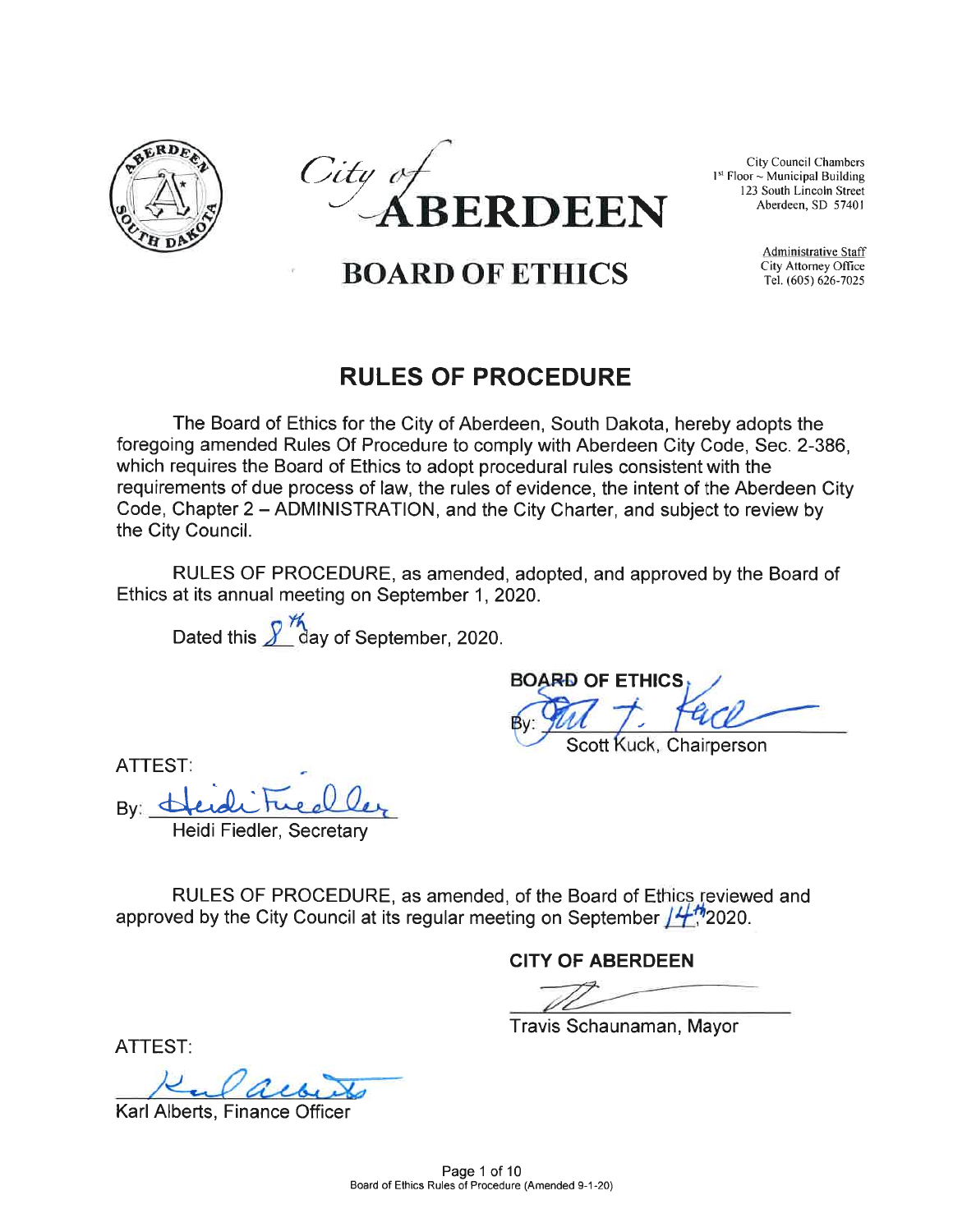### **Preamble**

The Board of Ethics of the City of Aberdeen, in order to achieve the order and decorum that will expedite the transaction of official business, to maintain free and open discussion, and to ensure the honorable and just administration of the City of Aberdeen Conflicts Of Interest Policy, does hereby submit to be governed by the following rules and procedures:

#### **Section I Board Procedures**

#### **1. Meetings.**

(a) The Board shall meet at least annually in September of each year and at the call of the chair.

(b) A meeting shall be scheduled at the written request of any three members.

(c) Notice to the public and Board members shall conform to rules prescribed by law.

(d) A quorum of the Board shall be as provided by ordinance.

#### **2. Officers.**

(a) The chair and vice-chair shall be elected at the annual meeting by a majority vote. Nominees must be current Board members. Officers may be reelected.

(b) The chair may vote on all matters. All committees and subcommittees shall be created and appointed by the chair.

#### **3. Procedures.**

(a) Any member who does not answer roll call shall be recorded as absent, unless excused by the chair. No alternate or proxy votes shall be allowed.

(b) After two consecutive unexcused absences, the chair shall notify the mayor.

(c) Minutes shall be kept of all Board meetings. Minutes of closed meetings shall be confidential. Complaints, confidential advisory opinions, and all files relating thereto are confidential and may only be released by the chair after conferring with legal counsel. The person accused of a violation (hereafter the "respondent"), however, may choose to waive confidentiality, at which time all complaints, advisory opinions, and all files relating thereto are public records which may be released to the public upon request as provided by law.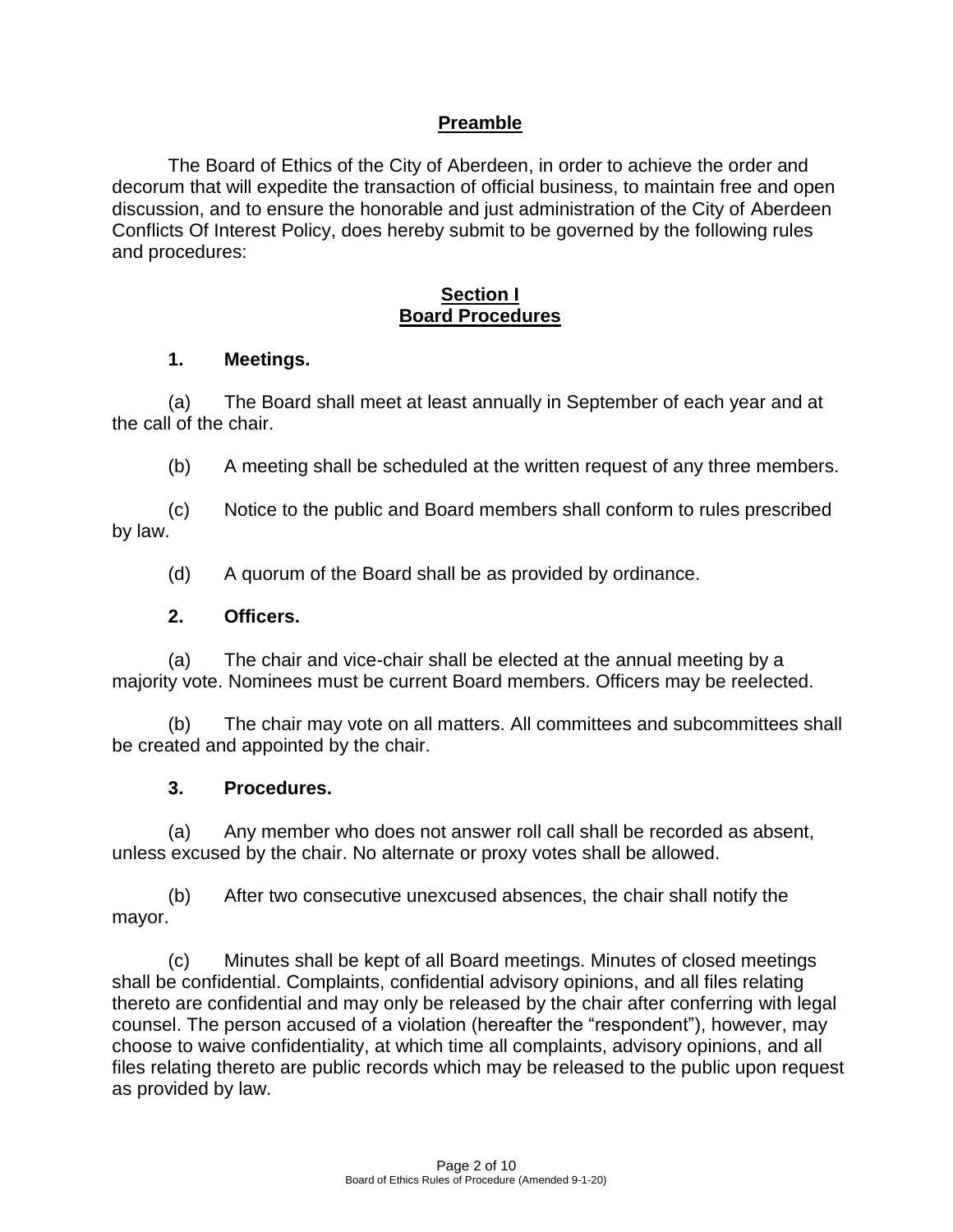(d) A roll call shall be ordered on any question at the request of any member. No discussion may take place during a roll call and all members shall vote on every matter put to vote unless excused by the chair.

(e) Unless otherwise specified, use of the word "days" throughout these rules shall mean calendar days, with intervening weekends and holidays included. Any period of time ending on a weekend or legal holiday shall be extended to the next business day.

(f) Appendix A to these rules provides a summary of relevant action dates and periods set forth in these rules, the Conflicts Policy, or the City Code.

# **4. Board Business.**

(a) An agenda shall be in writing and available to the Board at least 24 hours in advance of each meeting. Any meetings of the Board shall be duly noticed as required by law.

(b) All minutes, findings, and rulings of the Board shall be prepared in written form and filed with the Board. Records shall be available for public scrutiny only as provided in these rules.

(c) Any member may file a minority report dissenting in whole or in part from a Board report.

(d) No Board rules shall be rescinded or amended without the concurrence of four members. The City Attorney promptly thereafter shall apprise the City Council of any rescinded or amended Board rule. Board rules shall be subject to review by the City Council from time to time.

(e) Rules of order adopted by the Board shall govern the proceedings of the Board in all cases to which they are applicable and in which they are not inconsistent with these rules, City Code, City Charter, or laws of the State of South Dakota.

(f) The City Attorney shall serve as legal counsel to the Board unless a council member or the City Attorney is the subject of a complaint, may be a witness in the matter, or if circumstances otherwise dictate. The Board may employ other legal counsel to assist the Board. A request for funds for legal services shall be directed to the City Manager or to the City Council, as appropriate.

(g) The City Attorney office shall act as Board Clerk for the Board, unless a council member or the City Attorney is the subject of a complaint, may be a witness in the matter, or if circumstances otherwise dictate, in which case the City Manager shall designate his office or another person to act as Board Clerk for purposes of such complaint.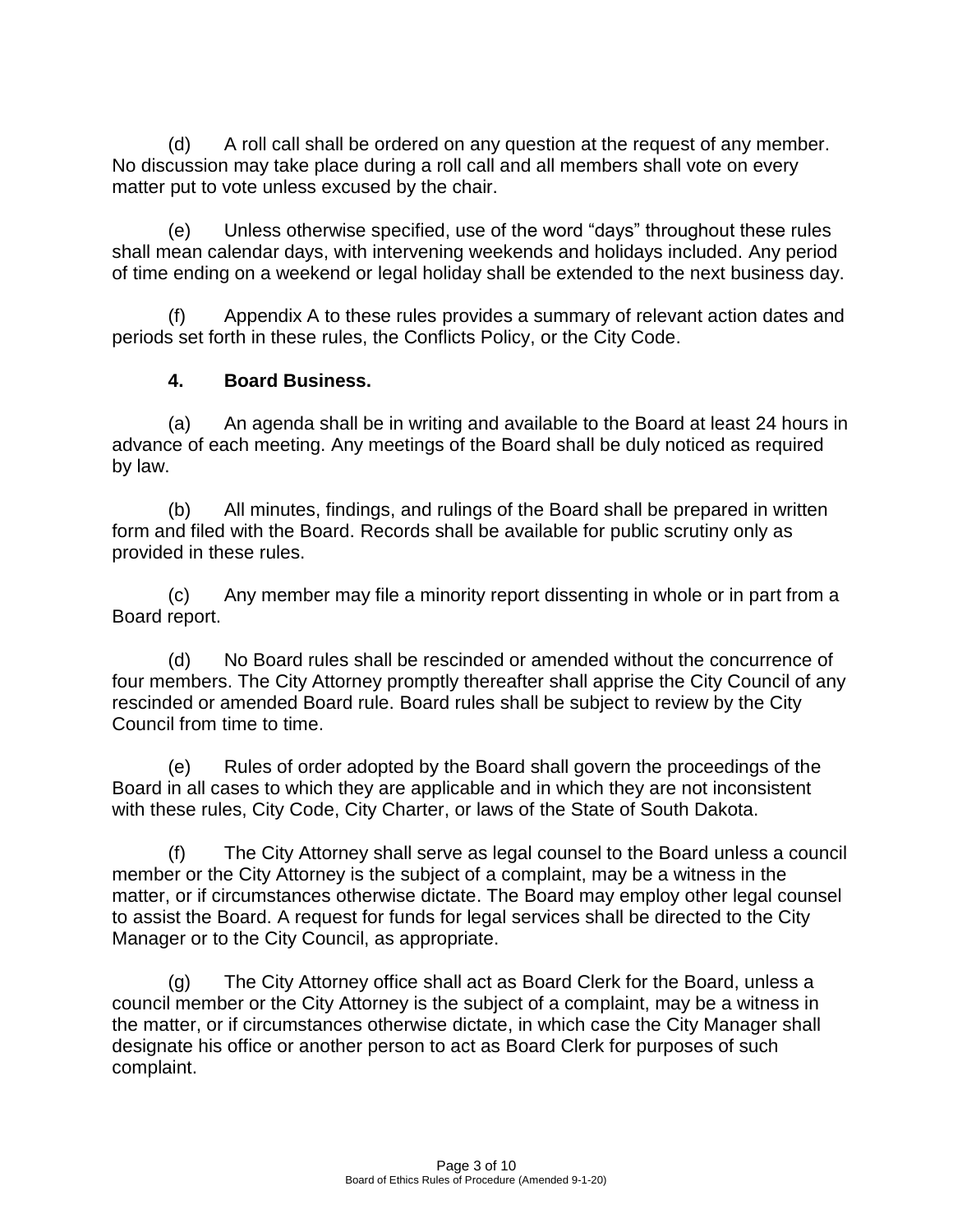### **Section II Advisory Opinions**

# **1. Request for Advisory Opinions.**

(a) To the extent authorized by law and by policy, the Board shall accept a request for an advisory opinion from any individual, specifically including former officials, either personally or on behalf of an organization or governmental body regarding the propriety of any matter or matters to which the person is or may become a party. Any appointing officer, with the consent of a prospective appointee, may request of the Board an advisory opinion regarding the propriety of any matter to which the prospective appointee is or may become a party.

(b) The requestor shall be guided by the opinion rendered.

(c) The request shall be in writing and state specifically the facts at issue. The requestor's supplemental interpretation of the facts may be made in writing or given orally under oath to the Board at a meeting. No hypothetical questions will be considered by the Board.

(d) The Board shall consider the request at a regular or special closed meeting pursuant to statute and within forty-five (45) days of receipt of the request. It may confer with legal counsel or other staff with respect to any question.

(e) Within ten (10) days of reaching its opinion, the Board shall submit a written opinion to the requestor in letter or memorandum form. Unless confidentiality is requested, requests for advisory opinions, records obtained or filed in connection therewith, and advisory opinions rendered shall be open to public inspection. A summary of a non-confidential opinion shall be distributed immediately to such persons as the Board may determine.

# **2. Confidential Advisory Opinions.**

(a) A request for an advisory opinion on any matter which would tend to defame or prejudice the character or reputation of any person, or as otherwise permitted by law, may be kept confidential. In such case, the Board's consideration of the request may be at closed meetings and opinions may be confidential unless made public by the requestor. This does not preclude the Board from compiling or publishing summaries of confidential advisory opinions if no identification of the requestor or any organization identified in the opinion is made.

(b) No member of the Board may make public the identity of the individual requesting a confidential advisory opinion or of individuals or organizations mentioned in the opinion.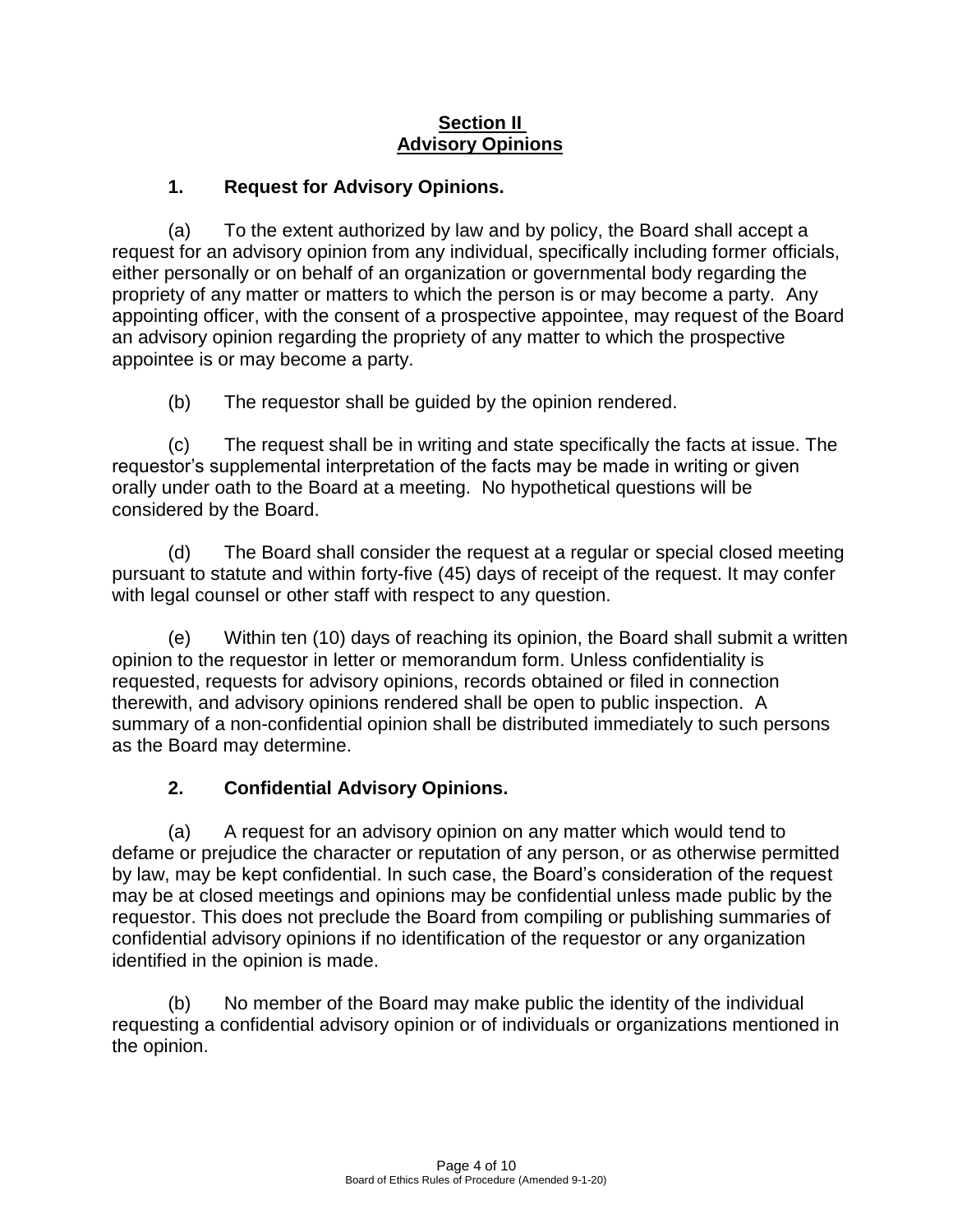#### **Section III Complaint Procedures**

## **1. Filing Complaint.**

(a) A complaint may be submitted to the Board by any person who is a resident of the City or is doing or attempting to do business with the City. The Board may also issue a complaint on its own motion or amend any complaint before it on its own motion.

(b) The complaint shall be in writing on the standard form prescribed by the Board and shall bear a notarized signature.

(c) The complaint shall be filed with the City Attorney or, if against the City Attorney, with the City Manager.

(d) The complainant may attach any supporting documentation to the complaint.

## **2. Processing Complaint.**

## (a) **Acceptance of complaint:**

- (1) **Proper form:** Prior to acceptance of the complaint, the City Attorney, or the City Manager if filed therewith, shall confirm the complaint is in proper form and bears a notarized signature, and promptly remit it to the Board Clerk for acceptance. If the complaint is not notarized or is not in proper form, it will be returned to the complainant for further action.
- (2) **Advise Chair:** If the complaint is in proper form, the Board Clerk shall advise the Board Chair of the acceptance of the complaint.
- (3) **Copies to respondent:** Copies of the complaint, any supporting documents therewith, and these rules shall be provided to the respondent within five (5) days of acceptance of the complaint.

## (b) **Initial meeting; advise of rights of respondent:**

(1) **Initial meeting call:** Within five (5) days of acceptance of the complaint, the Board Chair shall call a meeting for initial action on the complaint at a closed meeting, or open meeting if the respondent has waived confidentiality. The initial meeting of the Board shall be held within thirty (30) days of the date of the acceptance of the complaint, except for good cause.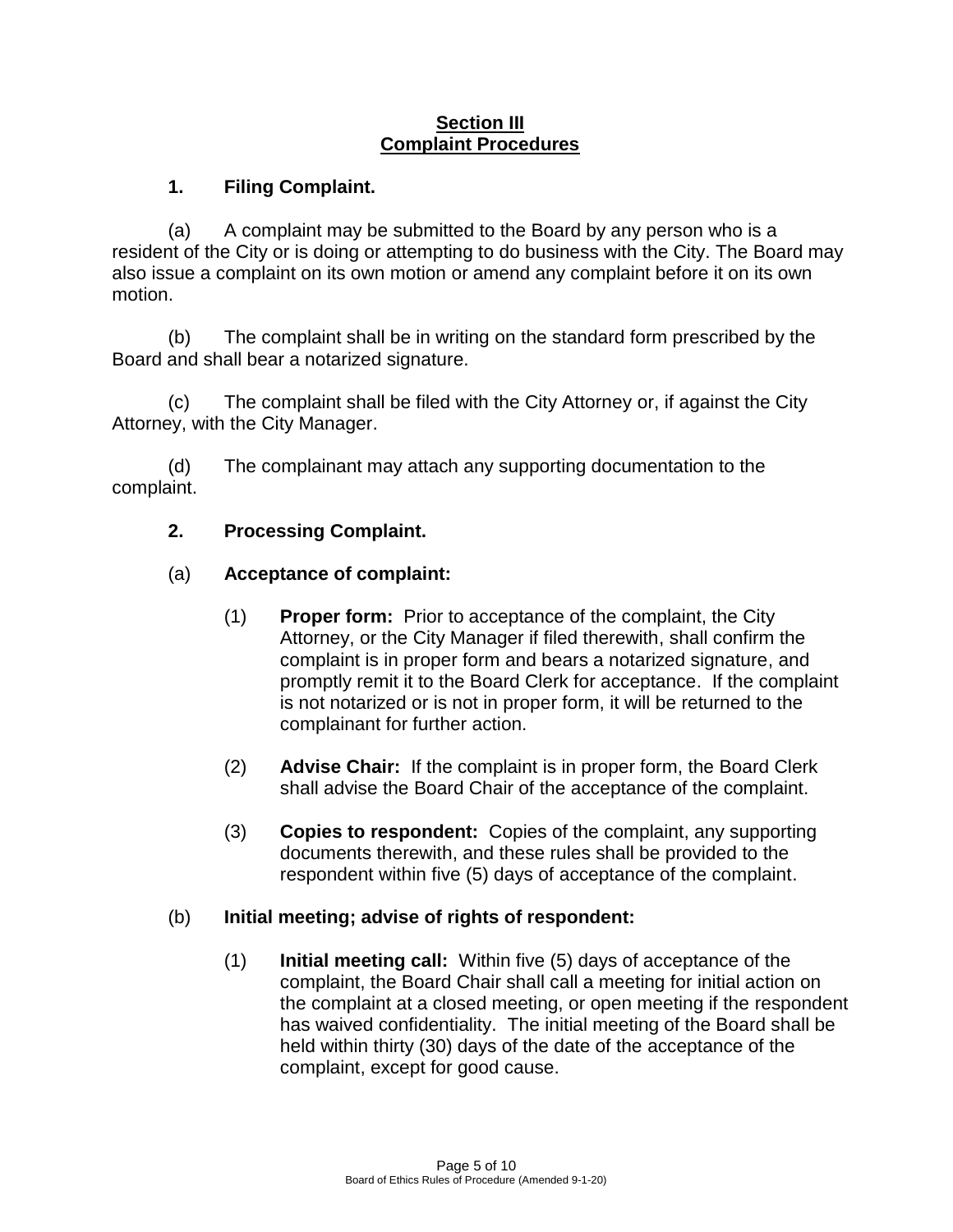- (2) **Copies to Board:** The Board Clerk shall provide copies of the complaint, and any answer or objections thereto, to the members of the Board prior to the initial meeting.
- (3) **Advise of rights:** The City Attorney or Board Clerk shall advise the respondent of his or her rights prior to the initial meeting. The advise of rights shall include a copy of the Board's procedures and an election to waive confidentiality.

(c) **Notice of initial meeting:** A notice of the initial meeting shall be provided as follows:

- (1) Within five (5) days of acceptance of a complaint, the Board Clerk shall notify the respondent and the complainant of the initial meeting time of the Board to consider the complaint.
- (2) The notice shall inform the respondent that any answer or objections to the sufficiency of the complaint must be filed with the Board Clerk in writing at least five (5) days prior to the initial meeting on the complaint.
- (3) The notice shall state that the respondent may elect to waive confidentiality at any time during the proceeding.
- (4) The notice shall state that the Board is not a court of law but the respondent and complainant may be represented by legal counsel or a lay representative of their own choosing and expense during all stages of the proceeding.
- (5) The notice shall state that the Board will determine if the facts alleged in the complaint establish probable cause that there has been a violation of the Policy. "*Probable cause*" means a determination by the Board, upon the evidence and information disclosed during the proceedings, that the respondent more likely than not violated the Policy. The complainant bears the burden of proving by a preponderance of the evidence the allegations in the complaint.

## **3. Filing of papers.**

(a) The respondent and complainant shall file with the Board Clerk all documents, letters, pleadings, and other materials (hereafter collectively referred to as "papers") for consideration by the Board. The Board Clerk shall provide copies of the filed papers to the Board and the non-filing person.

(b) At the beginning of the proceedings, the respondent and complainant shall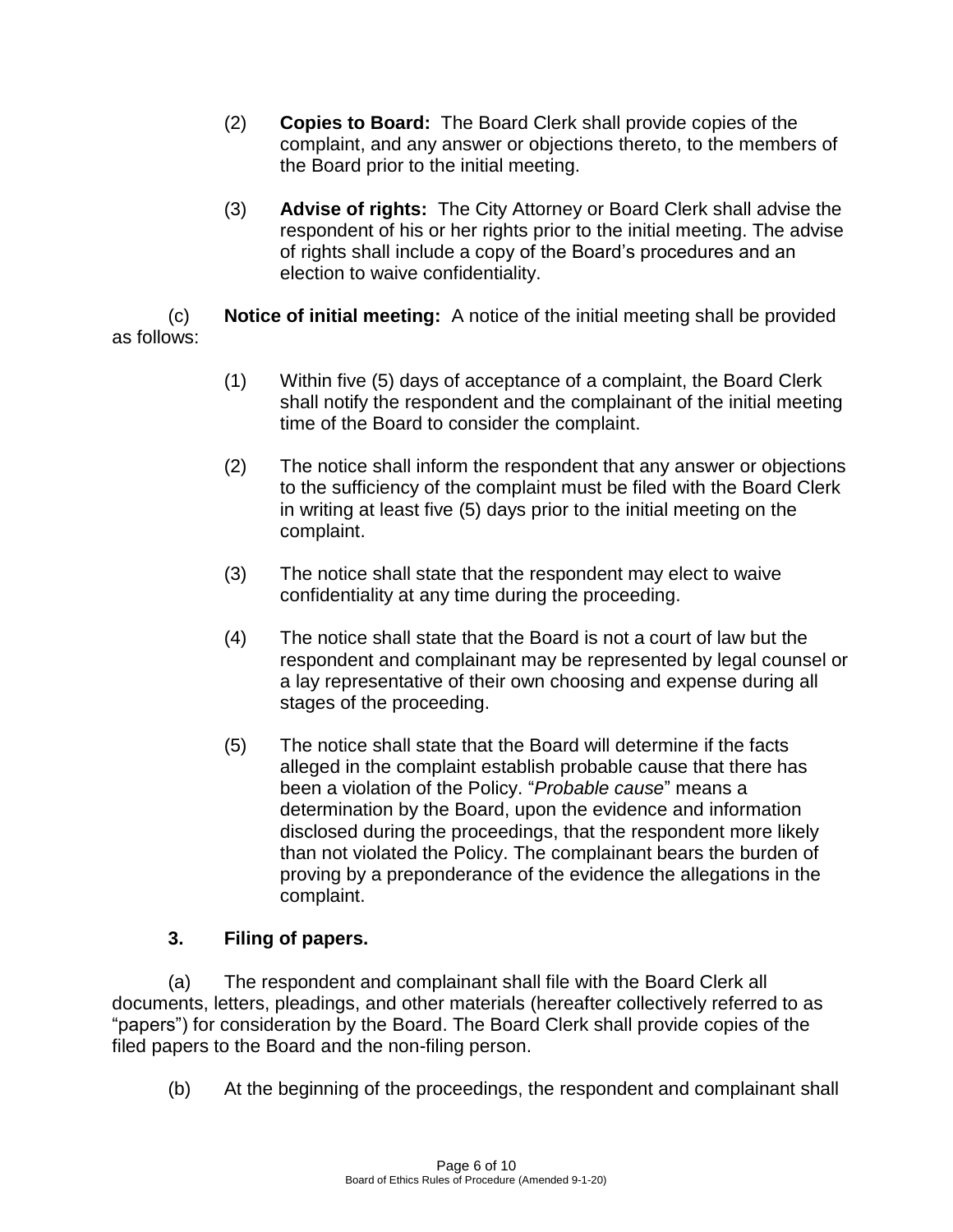provide the Board Clerk with their contact information, including email address, for purposes of receiving all filed papers and notices. Such persons thereafter may file with, and receive, all papers and notices regarding the matter from the Board Clerk via email.

(c) Unless a longer time is permitted or required by these Rules, all papers must be filed with the Board Clerk at least two (2) business days before a meeting of the Board so such papers may be promptly provided by the Board Clerk to the Board and to the non-filing person before the meeting. Any paper or other item not timely filed with the Board Clerk will not be considered by the Board except for good cause.

# **4. Consideration of Complaint.**

(a) At the initial meeting to consider the complaint, the Board shall determine if it has jurisdiction to hear the complaint and if the complaint is sufficient to allege a violation of the Policy. If the Board determines it lacks jurisdiction or that the complaint is not sufficient to allege a violation of the Policy, the Board shall dismiss the complaint.

(b) If the Board determines the complaint is sufficient on its face and that it has jurisdiction, the Board shall receive information from the complainant and the respondent regarding the matter, and it may conduct an investigation of the allegations contained in the complaint.

(c) If the Board determines that a violation has not occurred, the complaint shall be dismissed and notice of dismissal with the reasons for the dismissal provided to the complainant and respondent. If the Board determines that a complaint was frivolous, the Board shall so state.

(d) Prior to rendering its probable cause determination, the Board may consider all statements and written evidence from the complainant and the respondent.

# **5. Investigations.**

(a) The Board, in its discretion, may conduct investigations at any stage of the proceeding.

(b) Before an investigation is initiated, notice shall be given to the respondent and the complainant either verbally at the meeting or in writing. The notice of investigation shall include the purpose of the investigation and the acts to be investigated.

(c) The Board may avail itself of any of the powers or procedures enumerated in the Policy or in the City Code for purposes of any investigation.

(d) A written report of the results of any investigation shall be prepared. The report will contain copies of any documents or other tangible evidence reviewed during the investigation. A copy of the investigation report along with any supporting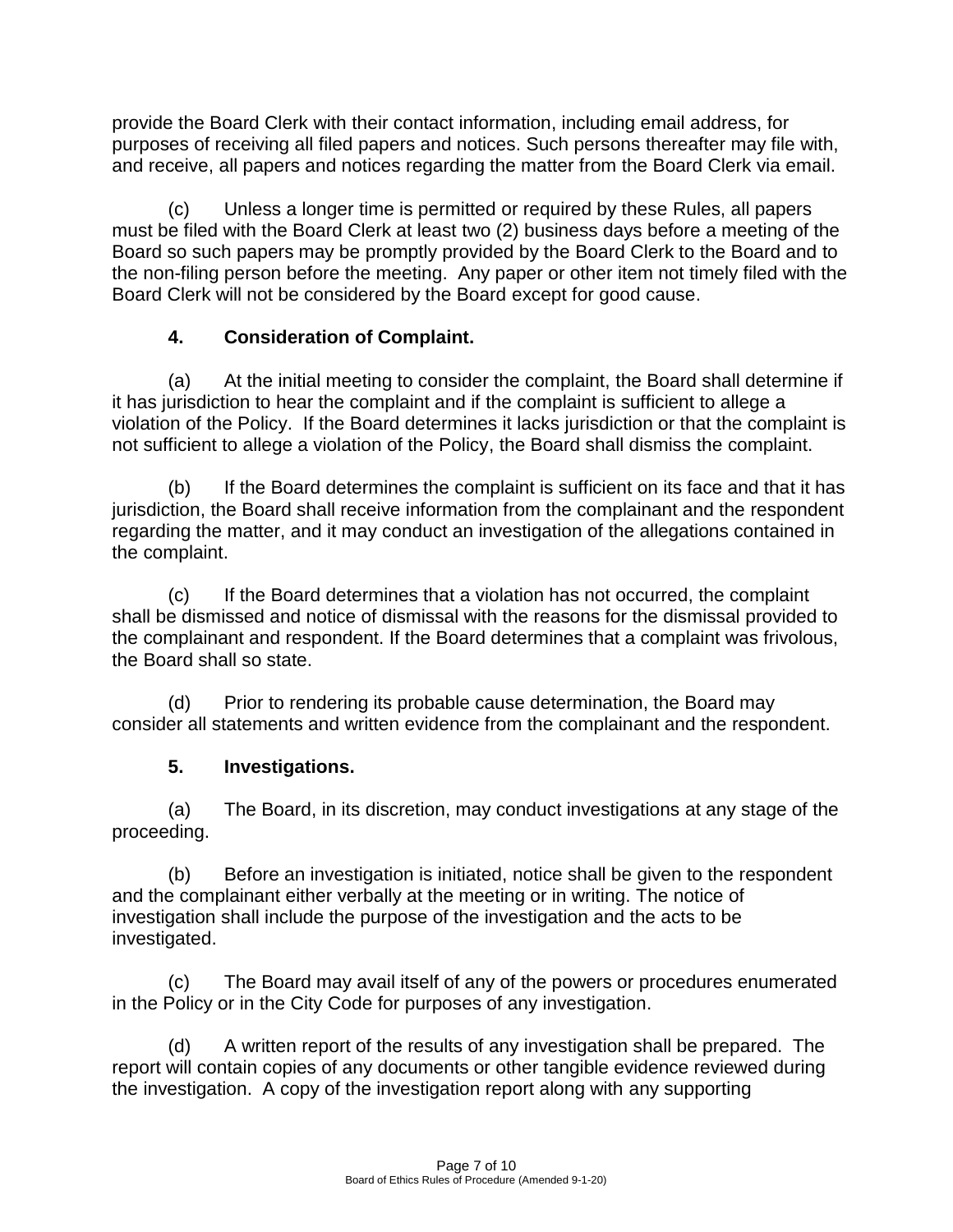documentation will be provided to the complainant and the respondent at least five (5) days prior to the meeting where the report is to be presented and considered by the Board.

# **6. Hearing on Complaint Against Non-Council Member.**

(a) For a complaint against a person other than a City Council member, if the Board determines that there is probable cause that a violation of the Conflicts Of Interest Policy has been committed, its preliminary findings of fact and conclusions may include an order setting a date for a hearing to determine whether a violation of the Conflicts Of Interest Policy has occurred. The Board shall serve the order upon the respondent.

(b) A hearing shall be commenced within thirty (30) days after the date it is ordered unless the respondent petitions for and the Board consents to a later date. The respondent shall have the right to present additional information and witnesses and to examine any information and witness offered against the respondent.

(c) The Board shall inform the respondent or his/her counsel of exculpatory evidence in its possession.

# **7. Action on Complaints.**

(a) The Board shall complete its review of the complaint and report its decision to the City Council in writing not more than sixty (60) days after the complaint is presented to it, except for good cause.

(b) At the conclusion of the Board's review of all information received upon a complaint against a City Council member:

- (1) The Board shall determine whether probable cause exists to believe that an ethics violation has occurred and prepare a written report with findings of fact and conclusion for each violation, and recommended sanctions, if any.
- (2) The Board shall promptly send written notice of such determination to the respondent and to the complainant.
- (3) The Board shall present its report in writing to the City Council.
- (4) If the Board determines that no probable cause exists, then the matter is deemed concluded. If the Board determines that probable cause exists, then the City Council shall assume jurisdiction over the complaint.

(c) At the conclusion of the Board's review of all information received on a complaint not involving a City Council member, the Board shall prepare a written report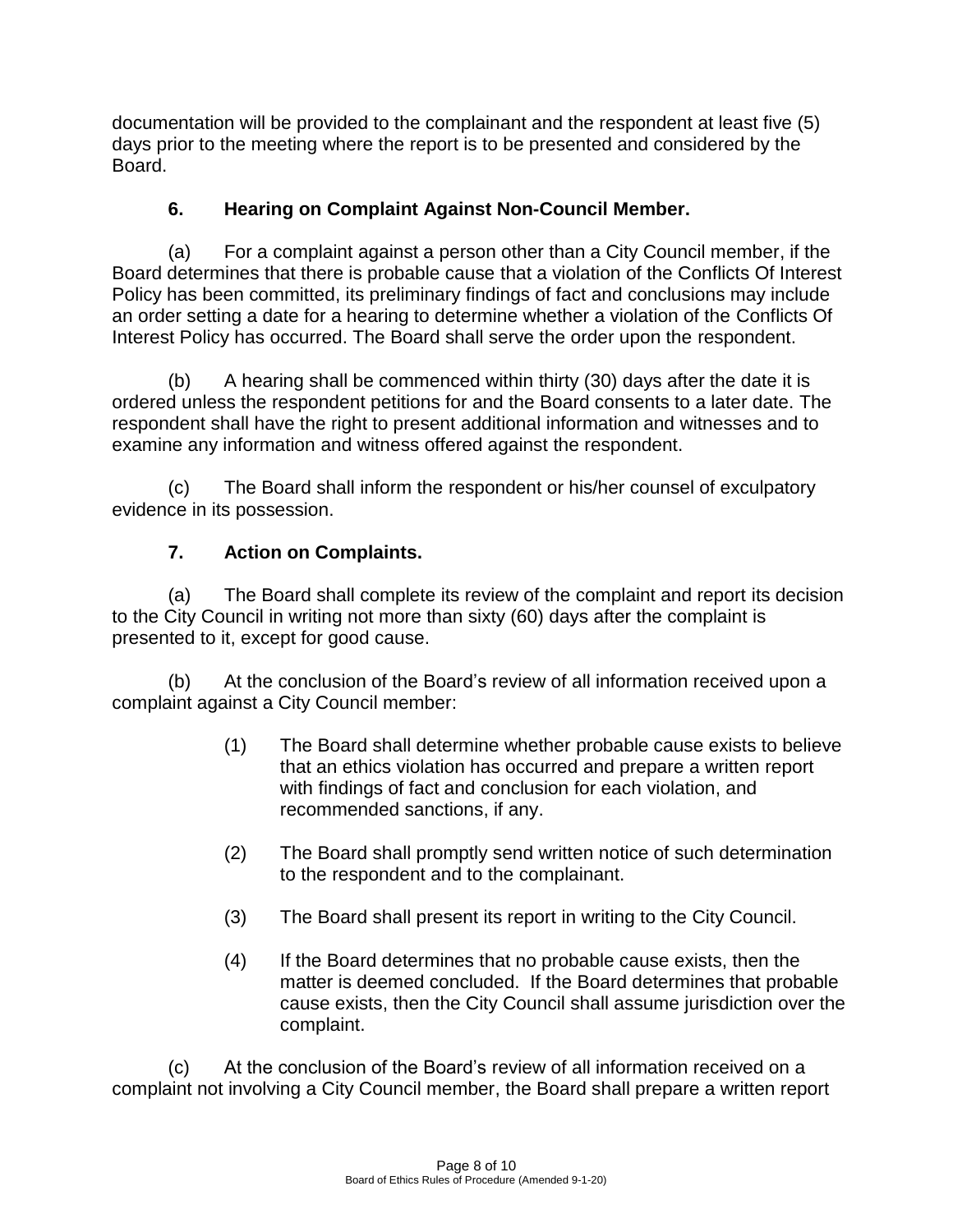including:

- (1) A summary of the investigation.
- (2) A summary of any proceedings including but not limited to any testimony heard by the Board.
- (3) A decision and recommendations, if any.
- (4) The Board shall provide its report to the respondent and, as appropriate, to the City Manager or City Council.

#### **Section IV Other Board Business**

## **1. Additional Functions.**

The Board, as it deems appropriate, and in a manner to be determined, may exercise the functions assigned to it by ordinance, including, but not limited to, recommending policy and ordinance revisions.

#### **2. Executive Sessions.**

The Board may meet in executive session to consult with its legal counsel and to discuss the qualifications, competence, performance, character, or fitness of any public officer or employee, or prospective public officer or employee, to the extent authorized by law.

[End of rules. Appendix A to follow.]